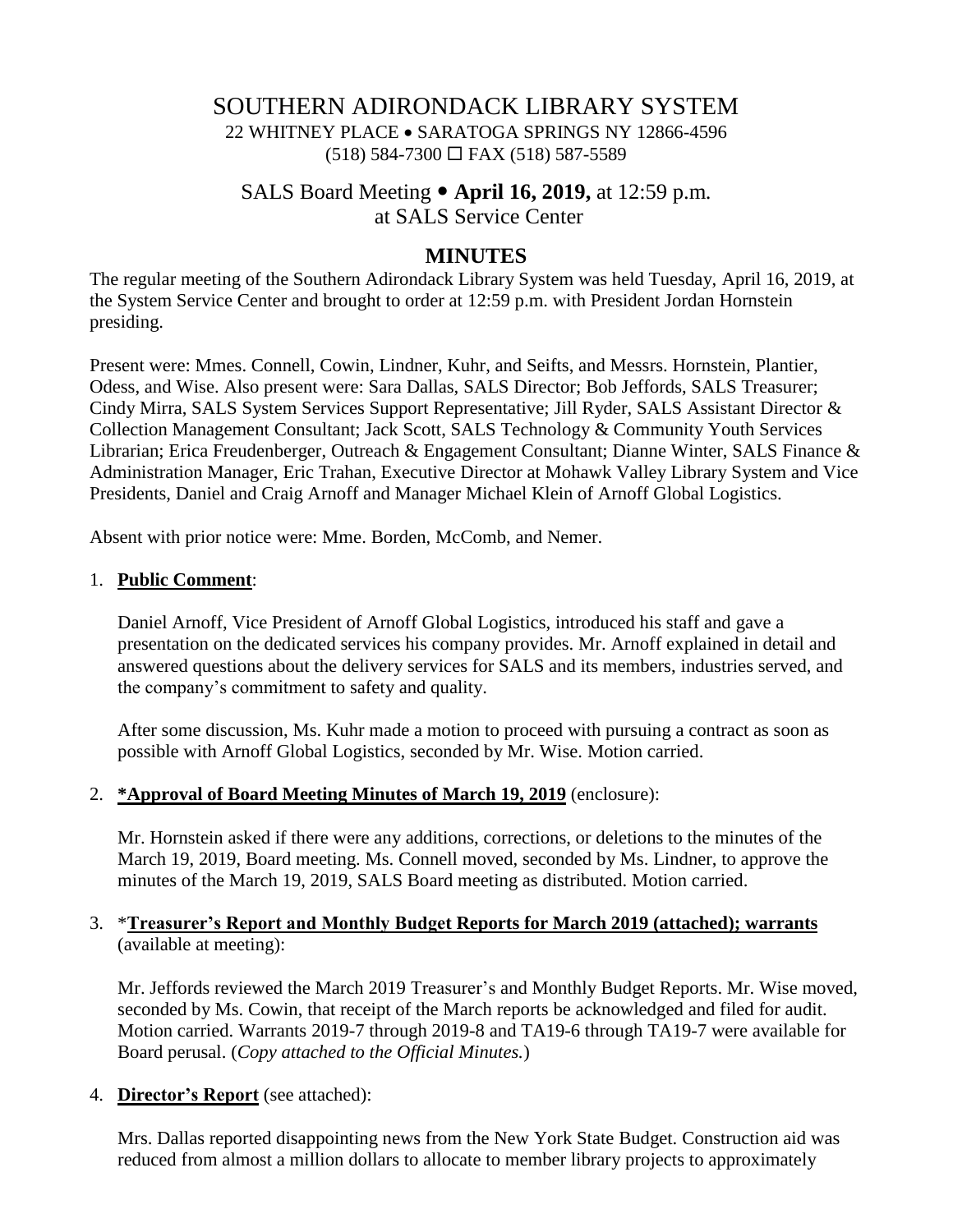*SALS Board Meeting Minutes, April 16, 2019………………………………………………..……..2*

\$390,000. SALS state aid will be the same as in 2018, and there will be no additional funding for Census efforts by member libraries.

Construction grants submitted in August 2018 were reviewed by the NYS Dormitory Authority (DASNY). SALS was informed its member library applications would receive no questions from DASNY, but there are many questions for other systems' member libraries, and funding will not be released until all applications are approved. DLD has not begun reviewing the member's annual reports.

SALS is awaiting paperwork to begin the process of receiving 2019 State Aid.

Mrs. Dallas has received an invitation from Nancy Grosselfinger to attend the Hamilton County Higher Education Summit.

Mrs. Dallas and Jill Ryder are enrolled in an ALA e-course on privacy. Mrs. Dallas would like the JA Council to begin looking at recommendations regarding our libraries and third-party vendors and what this means for the people using the ILS.

*Joint Automation Report*: No report. *Other*: None.

### 5. **Committee Reports**:

- a. *Audit & Finance (R.Wise, chair)*: No report.
- b. *Building (C. Connell, chair)*: Ms. Connell reported that the SALS building has a roof leak that T.P. Monahan will repair the roof. Richard Helenek Electrical Contractors replaced all the smoke detectors with new ones that will last for ten years. TBS (Technical Building Services) is working on repairing the Glycol issue.
- c. *Bylaws (R. Wise, chair)*: No report.
- d. *Central Library (D. Nemer, chair)*: No report.
- e. *County Aid Coordinators (Seifts, Connell, Odess, Plantier)*: No report.
- f. *\*Library Services (C. Kuhr, chair)*: Ms. Kuhr reviewed six applications for Library Program of the Year. Ms. Kuhr, for the committee, moved that Crandall Public Library – *(SANG) Southern Adirondack Network Guide* and the Cambridge Public Library, Greenwich Free Library and the Schuylerville Public Library – *Better Reader Partners* be the two Library Program of the Year Award winners. Ayes: All; Nays: None. Motion carried. It was suggested in the future the Board consider an award for a larger library and also a smaller library.
- g. *\*Personnel (L. Borden, chair)*: Ms. Lindner made the recommendation for the committee, to award the Library Trustee of the Year award to Frederick G. Baily – Galway Public Library. Ayes: All; Nays: None. Motion carried.
- h. *Trustee Nominating (D. Nemer, chair)*: No report.

## 6. **Unfinished Business**: None

### 7. **New Business**:

a. *\*Annual Meeting*:

Mr. Odess moved, seconded by Ms. Lindner, that SALS continue to subsidize one Trustee from each member library to attend the SALS Annual Meeting and to approve an ongoing annual commitment to subsidize one trustee from each member library to attend the SALS Annual Meeting. Motion carried.

b. *\*Approve Ballston Community Library (Burnt Hills) 2019 Continuing Education Challenge Grant Application:*